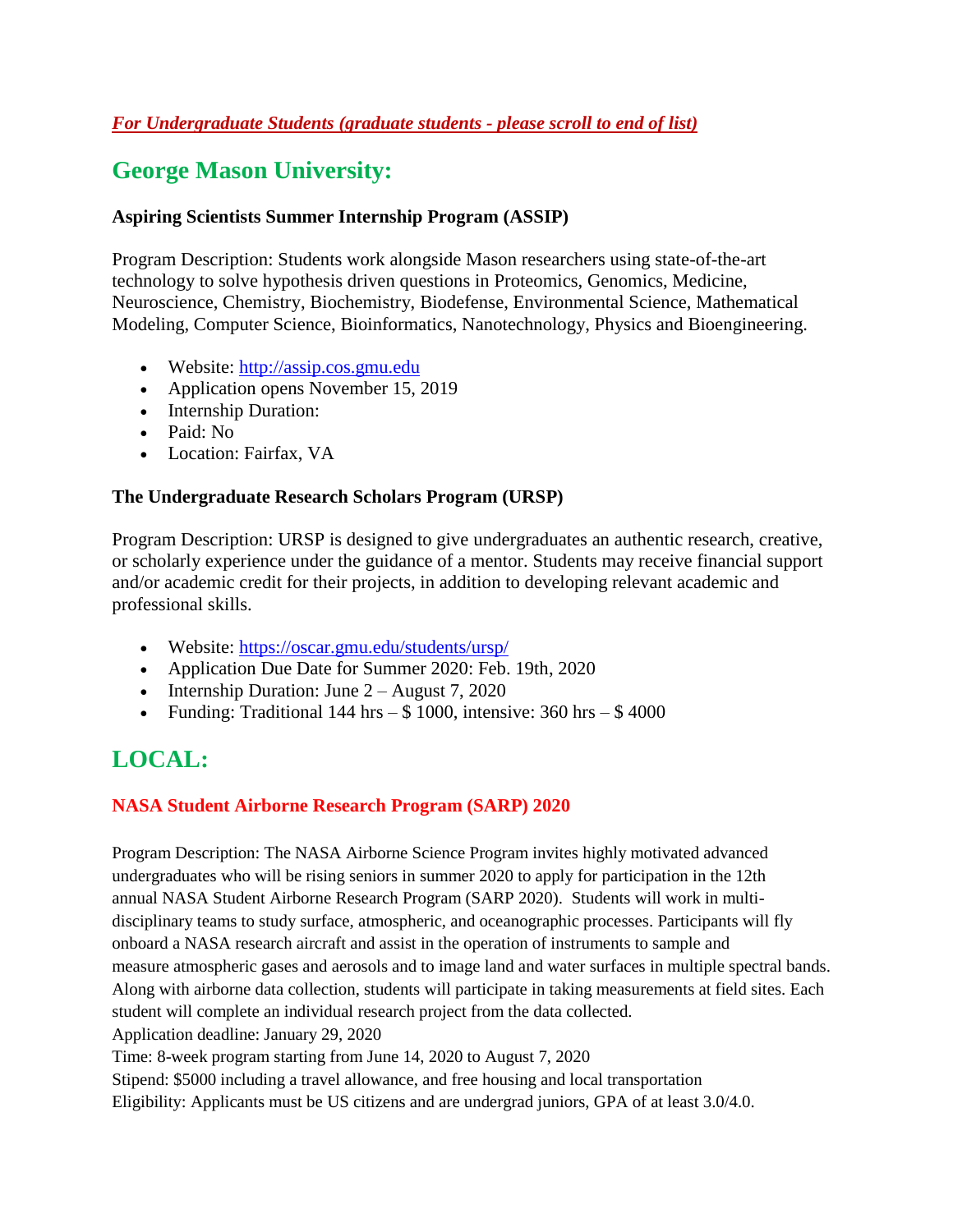#### **Janelia Research Campus (HHMI) – UG Scholars Program:**

Program Description: The Janelia Undergraduate Scholars program is a 10-week summer program aimed at well-prepared, independent, and committed students with significant research experience. We accept undergraduates and post-baccalaureate students who have not committed to a PhD program.

- Full Description & Requirements: See below link
- Website: [https://www.janelia.org/you-janelia/students-postdocs/undergraduate-scholars](https://www.janelia.org/you-janelia/students-postdocs/undergraduate-scholars-program)[program](https://www.janelia.org/you-janelia/students-postdocs/undergraduate-scholars-program)
- Application deadline: January  $7<sup>th</sup>$ , 2020 @ 3:00 pm
- Internship Duration: Summer 2020, from May to August, 10-week program
- Paid: \$5000 for a 10-week period
- Location: Ashburn, VA
- International students are eligible and visas will be supported

### **NIH PROGRAMS**

#### **1. Summer Internship Program in Biomedical Research (SIP):**

Program Description: Summer programs at the National Institutes of Health (NIH) provide an opportunity to spend a summer working at the NIH side-by-side with some of the leading scientists in the world, in an environment devoted exclusively to biomedical research. The NIH consists of the 240-bed Mark O. Hatfield Clinical Research Center and more than 1200 laboratories/research projects located on the main campus in Bethesda, MD and the surrounding area as well as in Baltimore and Frederick, MD; Research Triangle Park, NC; Phoenix, AZ; Hamilton, MT; Framingham, MA; and Detroit, MI.

- Website:<https://www.training.nih.gov/programs/sip>
- Application Due Date: March 1, 2020
- Internship Duration: 8 weeks starting in May or June (TBD)
- Paid: The stipends for trainees are adjusted yearly; the level depends on education completed prior to starting at the NIH.

### **2. Biomedical Engineering Summer Internship Program (BESIP):**

Program Description: The NIBIB-sponsored Biomedical Engineering Summer Internship Program (BESIP) is for undergraduate biomedical engineering students who have completed their **junior year** of college. The internship will allow rising senior biomedical engineering students to participate in cutting-edge biomedical research projects under the mentorship of world-class scientists in NIH laboratories in Bethesda, Maryland.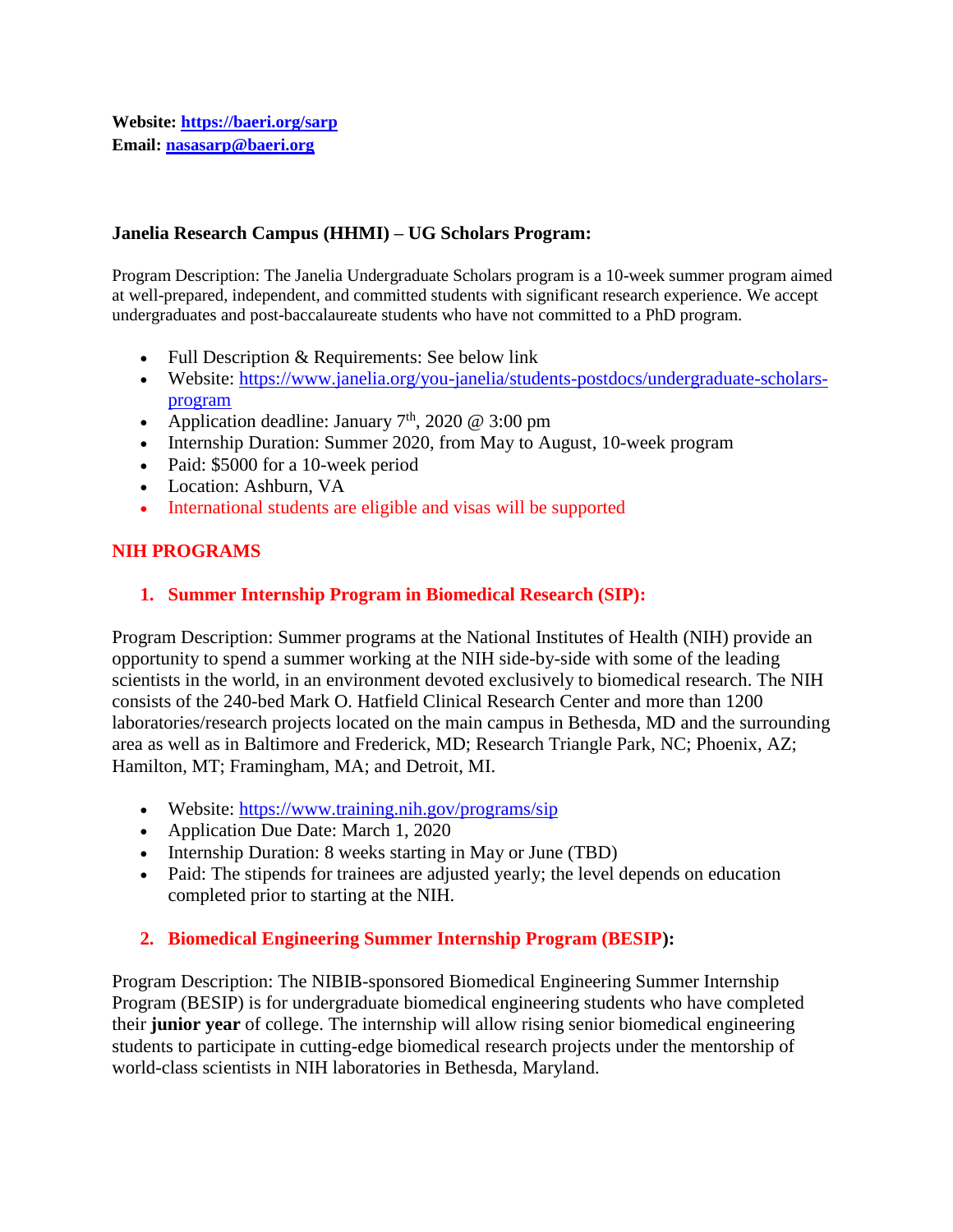- Website[:http://www.nibib.nih.gov/training-careers/undergraduate-graduate/biomedical](http://www.nibib.nih.gov/training-careers/undergraduate-graduate/biomedical-engineering-summer-internship-program-besip)[engineering-summer-internship-program-besip](http://www.nibib.nih.gov/training-careers/undergraduate-graduate/biomedical-engineering-summer-internship-program-besip)
- Online Application Deadline: February 3, 2020
- Reference Letters Deadline: February 10, 2020
- Internship Duration: June  $1<sup>st</sup>$  August  $7<sup>th</sup>$ , 2020
- Notification of selected interns: February 24, 2020
- Interns must accept or decline by: March 9, 2020
- Paid: \$5600
- Location: Bethesda, MD

### **3. Amgen Scholars Program at NIH**:

Program Description: The Amgen Scholars Program at NIH is a partnership between the Amgen Foundation, the Foundation for the NIH, and the NIH Office of Intramural Training & Education. Amgen Scholars at NIH will spend the summer working at NIH's main campus in Bethesda, Maryland side-by-side with some of the world's leading scientists, in an environment devoted exclusively to biomedical research. During their internships at NIH, scholars will be matched with research mentors in the NIH Intramural Research Program (IRP) where they will be immersed in a culture of translational science and will explore important elements of the basic, translational, and clinical research enterprise.

- Website: <https://www.training.nih.gov/amgenscholars>
- Application Due Date: February 3rd, 2020, Applicants should complete the standard NIH Summer Internship Program (SIP) application and choose "AMGEN" in item 9. In addition, applicants must also complete a [Supplementary Application.](https://www.training.nih.gov/sas/_20/1758/?pgc=1) Please read website link on more important elements for the application cover letter.
- Internship duration: June 1st August 7th, 2020
- Stipend: UG Sophomore: \$ 2,260, Junior \$2,360, Senior \$2480 per month
- Eligibility: Rising juniors and seniors, internship for undergraduate students interested in PhD and combined degree programs in the sciences. Students interested in attending medical or other professional school programs should apply to the broader NIH Summer [Internship Program,](https://www.training.nih.gov/programs/sip) US citizen or permanent resident, Cum GPA of 3.2 or higher.

### **NIST's Summer Undergraduate Research Fellowship (SURF) Program:**

Program Description: Over the course of 11 weeks, SURF students contribute to the ongoing research of one of the six NIST facilities which are the Communications Technology Laboratory (CTL), Engineering Laboratory (EL), Information Technology Laboratory (ITL), Material Measurement Laboratory (MML), NIST Center for Neutron Research (NCNR), and Physical Measurement Laboratory (PML) (which now includes project in the Center for Nanoscale Science and Technology). The SURF Program is administered at the Boulder, CO and Gaithersburg, MD locations. Applications are required to be submitted through [USAJOBS](https://www.usajobs.gov/).

#### <https://www.nist.gov/surf>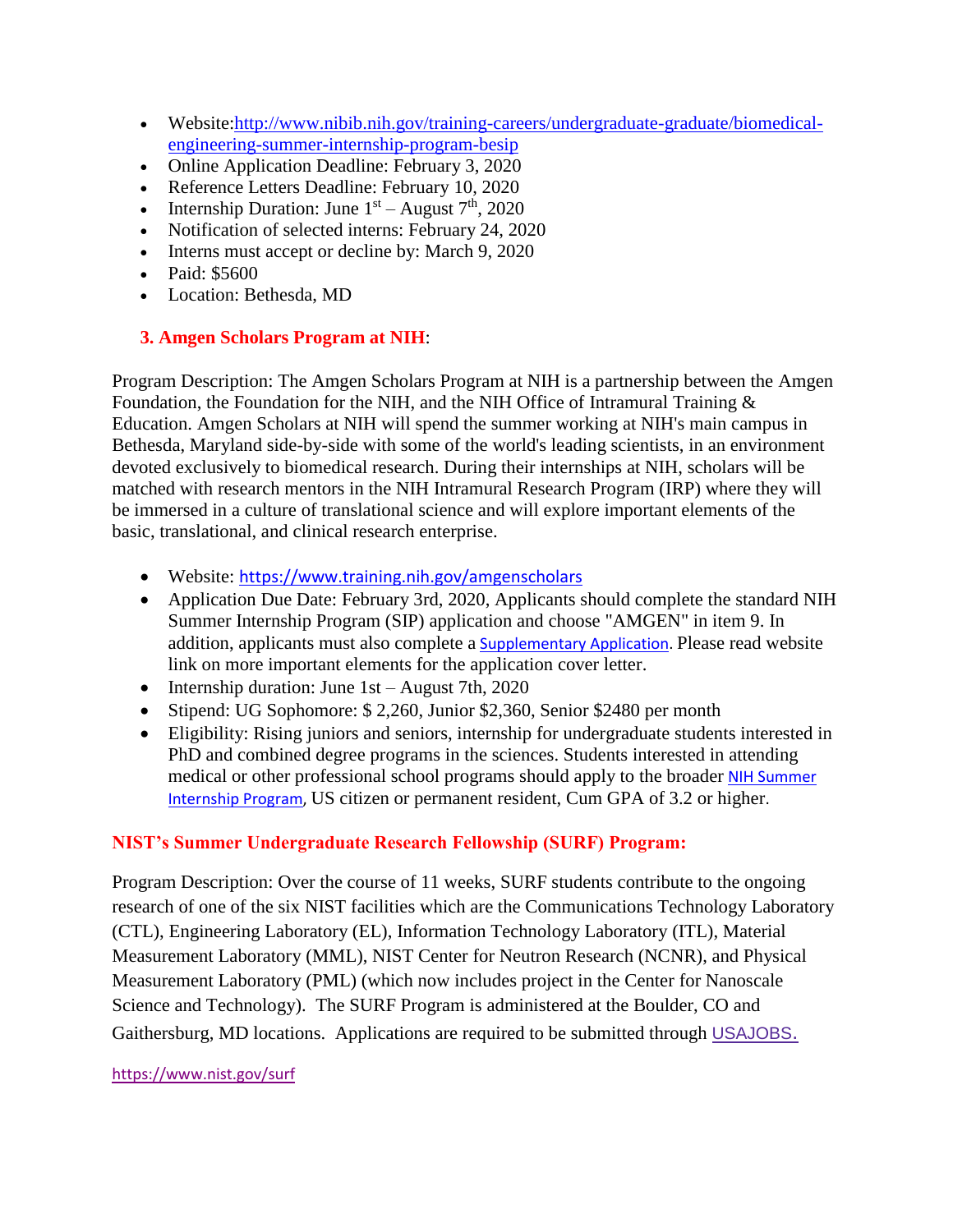### **Application Deadline:** February 3rd

Application materials required: web-based application, resume, letters of recommendation, transcript, personal statement, proof of US citizenship, proof of health insurance. Eligibility: US citizens. IMPORTANT: Application deadline may be sooner if the application limit is reached before the Feb 3rd deadline.

# **Opportunities at FDA for graduate and undergraduate students:**

[https://www.fda.gov/AboutFDA/WorkingatFDA/FellowshipInternshipGraduateFacultyPrograms](https://www.fda.gov/AboutFDA/WorkingatFDA/FellowshipInternshipGraduateFacultyPrograms/default.htm) [/default.htm](https://www.fda.gov/AboutFDA/WorkingatFDA/FellowshipInternshipGraduateFacultyPrograms/default.htm)

# **University of Virginia – Summer Research Internship Program**

Program Description: The University of Virginia, School of Medicine offers summer research internship opportunities to qualified college undergraduates considering a career in biomedical research. The program targets, but is not limited to, racially and ethnically diverse students in their junior and senior years. Interns receive approx. \$4,683 toward summer expenses. In addition, housing and travel to and from Charlottesville are provided. The program's goals are to expose undergraduates to laboratory research and to familiarize them with the opportunities that exist for careers in biomedical research. Presentations and panel talks from our graduate students, along with free GRE tutorials, help SRIP interns successfully navigate the graduate school application process.

- Website:<http://www.medicine.virginia.edu/education/phd/gpo/srip/home-page>
- Application Due Date: February  $1<sup>st</sup>$ , 2020
- Internship Duration: May  $22<sup>nd</sup> July 31st$
- Paid
- Location: Charlottesville, VA

# **Virginia Government: Division of Consolidated laboratory Services (DCLS)**

Want an unique summer work experience? Apply for an Internship under the strong leadership and support of experienced public health officials at DCLS. Work with our highly skilled scientific laboratory teams in the field of your interest and have the opportunity to experience the exciting challenges met in the different areas of public health and emergency response.

- Website: [http://dcls.dgs.virginia.gov](http://dcls.dgs.virginia.gov/) or more information: DCLSinternship@dgs.virginia.gov
- Application Due Date: February  $7<sup>th</sup>$ , 2020
- Paid: \$14- \$15
- For: Junior and senior undergraduate students, recent graduates and graduate students
- Where: Richmond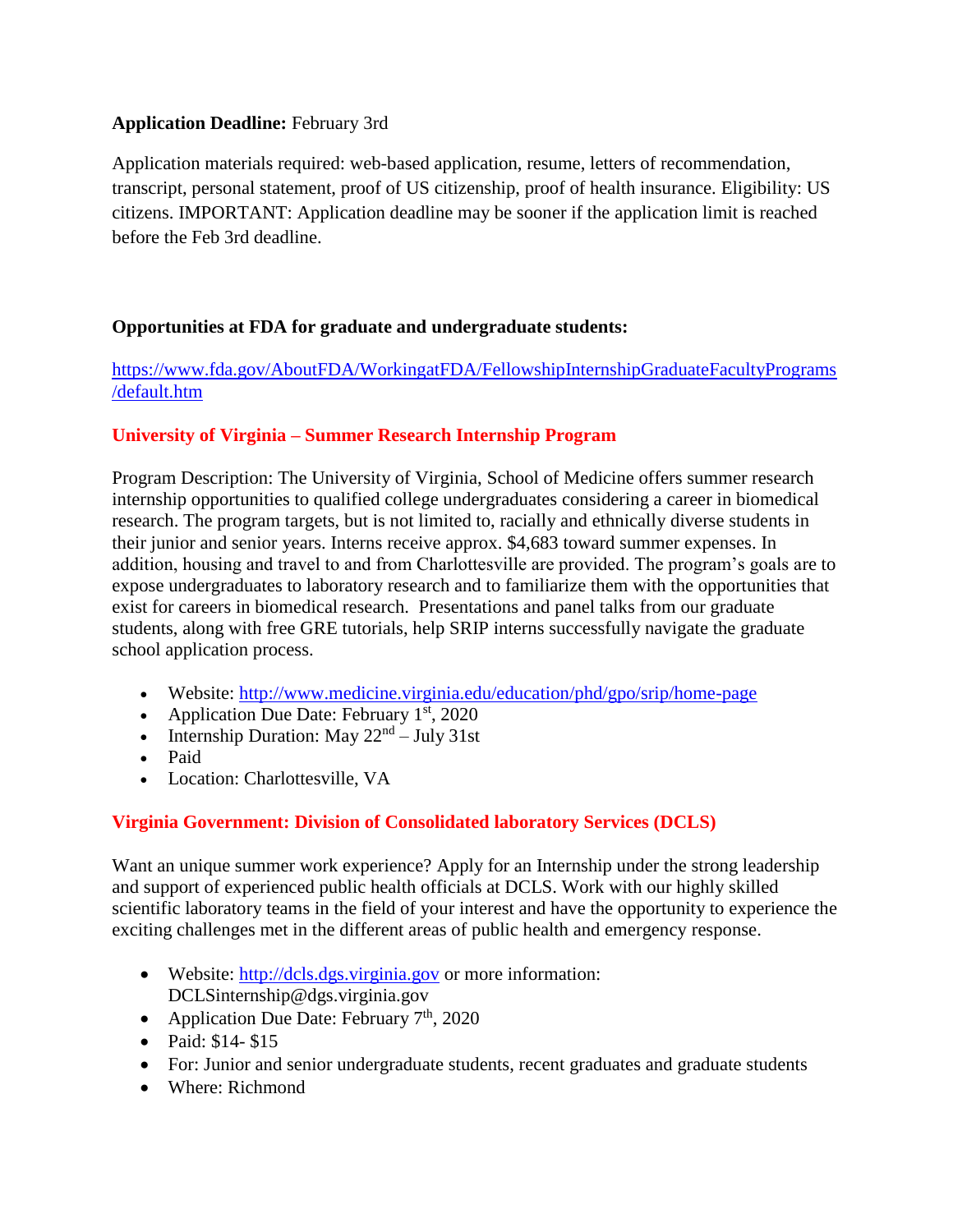• When: As early as May, 10-12 weeks, 40 hours/week

# **Internship Opportunity for Summer 2020 or semester work available at the HIVE lab**:

[HIVE](https://secure-web.cisco.com/1xHglgfWacIcw7mIwTOMRpDDKt_dWJZNa1V8J_W9Ll8NMHkQxcA84GPUet0gjmgbc2iOxP7kkKIfbG4rMdC_Uy6e7Ni0bRuitvl4LP8LLupK5r40FvTEp1M17tjp0hHLvNrwsESI8k7hpnp9Ukkf__lnBN_iqjXBovwkbSTt65V2YAva9eIBnxE0Sntg2vtiLRYgoBePJ_6n3dywHif1StkYIUG3PHfRsg1oGD1PZ44GIb1uv-6ikEKKNg-i2KmmXDRWigSCwlYoYimMRguKZi9SwO3TqUcaHZTByk_WrX2dSJhi6-59IzRFJ9PfEjZVxqK86dlYJqsqlSzQbT4XgQ7vCxQP5fex9TbfV9Wg0PbKPftvLzgvrsOnlQH2SyWYjYcFYWwP2v44MO3xdOEd4vLh7UgT88pBpK_52Bi5S8OjShgiSgntA3yRJQ0grX4c4/https%3A%2F%2Fhive.biochemistry.gwu.edu%2Fdna.cgi%3Fcmd%3Dmain) **(High-performance Integrated Virtual Environment)** is a powerful platform for building genome analysis pipelines. HIVE is the bioinformatics tool used by the FDA to research and evaluate clinical trials and other research, and GWU maintains the only operational clone of this platform. There are several projects in our group, the flagship project is BioCompute, which aims to standardize the communication of bioinformatic workflows. An instance of a workflow written in the BioCompute format is called a BioCompute Object (BCO). Currently there are a few potential projects that students can help with: Build and test next generation sequencing pipelines on Amazon Web Services (AWS) using HIVE, record these pipelines as BCOs, helping to lead training workshops at the FDA to gather feedback and improve the BioCompute specification (networking opportunity for students), HIVE testing and maintenance, building and testing the BCO Editor ([test version here](https://secure-web.cisco.com/1uwj7vpwOGBs7MYdSEcd7JIlKxbaloEy3MLfAv9-89p90AqOlGaUPLkyvo5UwzoluijBDPnQ8hn6Rj_TH7k2515Jc87omJn7H7CGfqO1iXrLMFoTU4wuxHjoEHXApS6qt3DfCKk1h2DOBkTVIO_2NebSBV4lZUDcZLl0h5K3bH7bQBJY6msEWQHZiQO7Cx-jSAv9F9K9GJs11k_n2y3y0qE2MgyEdCBn5LXll6k67oSBfKQsPYUY3OB86Ho9RyYPstz58-kKNitcbmBzbRm8KImhf8SC_3Sh9VtkXrjj0IsUt8nJu4UbGsow_IWifpazudonyCZ8x5zIHY4CUUrkUT6U69hobWKb-VrYB3_p9pEh4C2V0BaTSbkgB_osFhkbyNVlGdDfcVDoUv2TQnvkiK5_ork4IDOHDXzmYrMTbwC-q-rGggC1aEYdwO8Yh5PtB/https%3A%2F%2Fwww.biocomputeobject.org%2Fbco_editor_tst%2F)), building and maintaining our [website](https://secure-web.cisco.com/1lz4EK59lsRSm3u1iS06abTvRI2Z1uX2MAhaDLZEYFAawoACUNj_VMLtBE08V_YIOjU6gsJCnv_GU1s_phFjM85r2Fh9oHgodKdOb6PaLCgpQMjiUTyV58UBv3g7sZFXIt6rh9OXqyvz9aW5Mvdk3QCWZWeIn7t-sAv6XxnkJwPdAkJbfZ6MFR5pzk44zQx9lOqBW9mnnOZQH6SSiRiEIDZuSO33w6Np6NMbqHDTzodEWpm0LVuhKhU6Sc7poFw1rf0cZ8-8Y6fAaRmk46QJfuk93A5oTuaGIgkWwUM2R169ZJ8mYZgcd1CAc2A1jzqwCCcOdMeTPQcWLM10lsXDvJa5npMTeey6UhayY_S8IG3ABRFw_WOn34VoBw5b5cUwUSuh6LPoA57UqIMKDxzh1xQxoYVBT_bPeKhmJmGAYKRweb4uVxOu4SUekq8Xwa9YO/https%3A%2F%2Fwww.biocomputeobject.org)

**Skills and abilities needed:** Exposure to biology subject matter and a strong desire to learn bioinformatics, or previous work/school experience with bioinformatics. Dedication to a project and the ability to see it through to completion. Problem solving disposition; a tendency to look for solutions when challenges arise.

**Skills and abilities preferred, depending on project**: Python, HTML/CSS, and/or JavaScript; Social personality: Students may be asked to learn the software and help the lab show other people how to use it and gather feedback from them. They may even have an opportunity for someone to do some of the speaking at one of these events, depending on skillset. Strong communication skills required. Database architecture experience. AWS and/or Galaxy work experience

# **Pay**: Unpaid

**Time**: 10 hours per week are preferred during the semester, flexible depending on course load and other responsibilities; mandatory group meeting 11AM-Noon Mondays Summer: 20 hours per week; mandatory group meeting 11AM-Noon Mondays Location: GWU Foggy Bottom Campus (Ross Hall, 2300 Eye St. NW) Please send your resume and a short letter about yourself to[: keeneyjg@gwu.edu](mailto:keeneyjp@email.gwu.edu)

# **NATIONAL:**

### **NSF- Research Experience for Undergraduates (REU) program in Nanoscience and Nanoengineering**

Program Description: The Vanderbilt Institute for Nanoscale Science and Engineering (VINSE) focuses on interdisciplinary nanoscale research at the interface of chemistry, physics, biology and engineering. More than 40 faculty participants from the School of Engineering, College of Arts and Science, and the School of Medicine inspire students by creating an atmosphere of excitement and creativity. Each REU participant will work directly with VINSE faculty members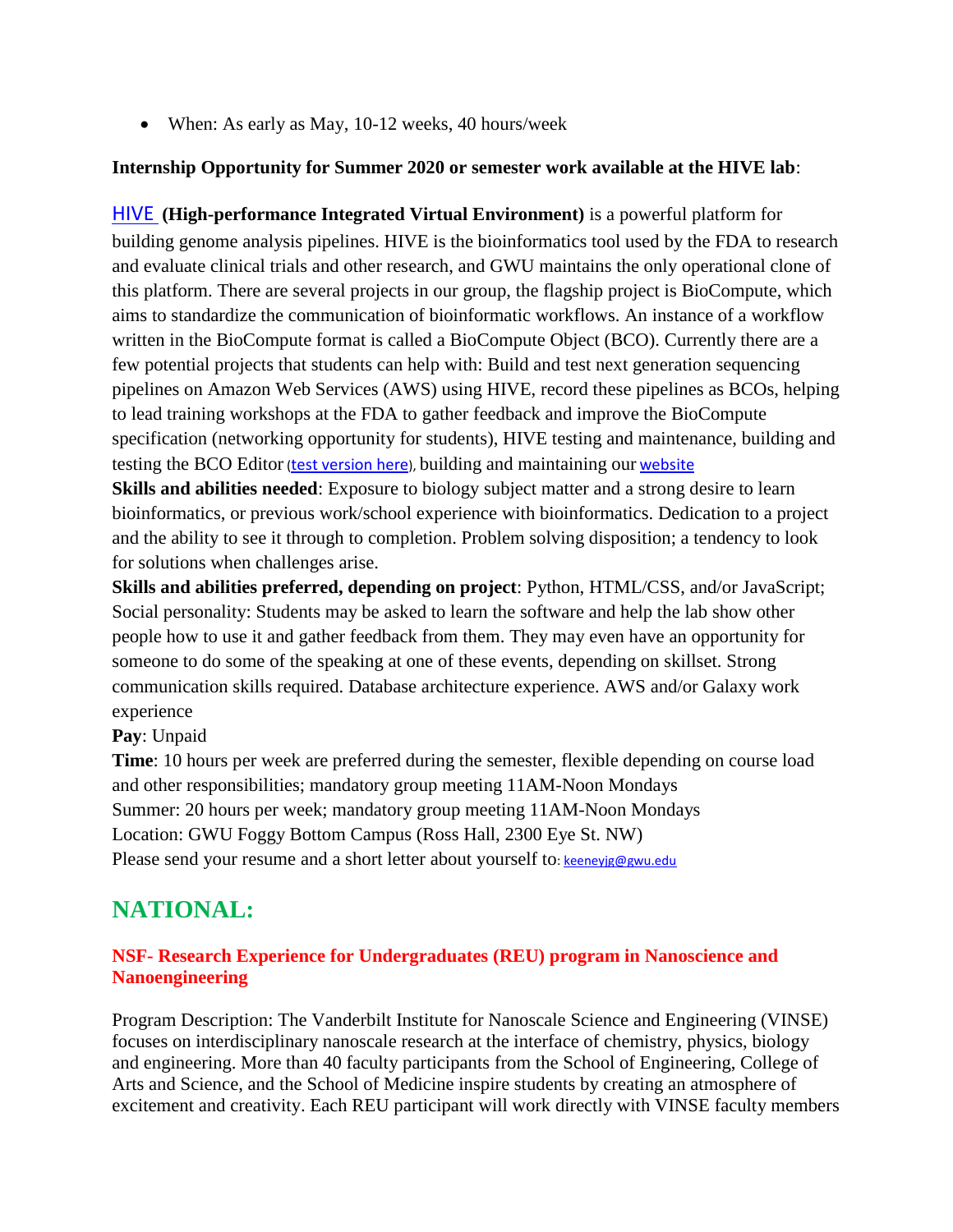and their research groups and be part of the larger VINSE community.

**Application deadline: February 15, 2020**

**Stipend:** \$5000 plus \$400 travel allowance, room and board provided

**Eligibility:** Undergrad students majoring in Engineering or Science, U.S citizens or permanent residents

**Website: [https://www.vanderbilt.edu/vinse/reu/](https://secure-web.cisco.com/1z27L0vuTseFs_828MLWHc1sqAQZe6U3O2Bt1b4MDQT77fiDwlpf0lEZOtJZOo_ojU0AKPB-ieHhfdlIpI3vcQgi8PPDAvPx4mkpU9_x23Ev8rcd-RjTqMMNUEa_fiFo71VIn5BzmmUPiu5MnWk1aVkWQI58d6r3ChC-TnT6QIEvC0R_6V_vZQDQL8uLdg2qfzADnHQHcckyMk8644k-s9s_aERd9XPr8Wzmx7s6Y-WdRetFh96pkyR7mV5S2NkdKO9nybldar5rIKB5mQMWTLa7GXYxuOi88xpvS_3X3f5F5F3ycwcC2UopnZUu0CIorPiYEI3XuJKh4_2Jh4h4uYNtyqoafB6tZTxP2B52KF2Bhj-o1O74npbRFi_q8i3Ubn9OP64UsRD9Wl16GlDgE1G67ox8T_3JqZPo4wYXu7r-quF39n5KZv1my0dExFJ8YtGYGJsxxsJKWEItIkTi0Yw/https%3A%2F%2Fwww.vanderbilt.edu%2Fvinse%2Freu%2F) Email: vinse@vanderbilt.edu**

# **JHU –REU Nanotechnology for Biology and Bioengineering**

Program description: Students engage in cutting-edge projects in the fields of engineered cancer therapies, stem cells and regenerative engineering, and diagnostic tool development. The REU is ten weeks of research in a graduate-level lab with faculty and graduate student mentoring. It includes scientific and professional development seminars, social activities, networking and journal club. There will be an oral and poster presentation of research and symposium participation.

- Paid: Housing and stipend and travel allowance
- Status: US citizen or permanent resident
- Application: inbt.jhu.edu/reu, program contact Camille Mathis-[cmathis@jhu.edu](mailto:cmathis@jhu.edu)
- Deadline: February 1, 2020

# **CNF & PARADIM REU PROGRAM**

Program Description: During the summer of 2020, Cornell NanoScale Science & Technology Facility (CNF) and Platform for the Accelerated Realization, Analysis, and Discovery of Interface Materials (PARADIM) will sponsor Research Experience for Undergraduates (REU) programs from June through August. Engineering and science students with broad interests across disciplines focusing on nanotechnology are eligible to apply (see restrictions and eligibility requirements below) for the ten internships. Women, minorities, and students with no previous research experience are especially encouraged to apply.

- Website for CNF REU: [http://www.cnf.cornell.edu/cnf5\\_reuprogram.html](http://www.cnf.cornell.edu/cnf5_reuprogram.html)
- Website for PARADIM REU:<http://paradim.cornell.edu/outreach/reu-program/>
- CNF & PARADIM REU Online Application:<http://www.reu.nnin.org/>
- Application deadline: *Wednesday, February 12, 2020 (5:00 p.m. Pacific, 8:00 p.m. Eastern)*

# **The Naval Research Enterprise Internship Program (NREIP)**

Program Description: The Naval Research Enterprise Internship Program (NREIP), provides an opportunity for students to participate in research at a Department of Navy (DoN) laboratory during the summer.The goals of the NREIP are to encourage participating students to pursue science and engineering careers, to further education via mentoring by laboratory personnel and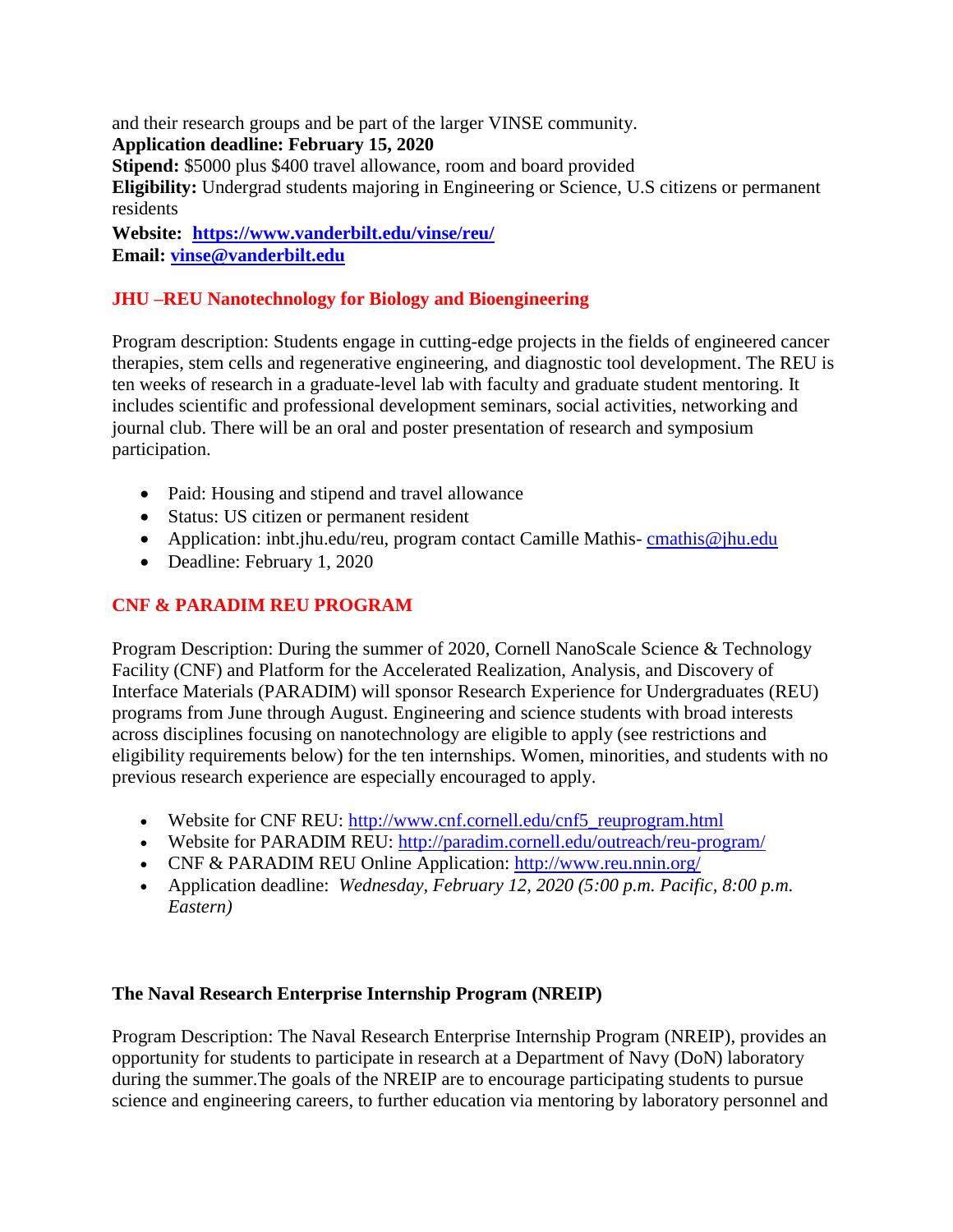their participation in research, and to make them aware of DoN research and technology efforts, which can lead to employment within the DoN.

- Website: [https://nreip.asee.org](https://nreip.asee.org/)
- Application Deadline: Nov.01, 2019 at 6:00 pm EST
- Internship Duration: Summer 2020 (10 weeks May August, 40 hrs per week)
- Paid: \$7000 for new undergrad students, \$8500 returning undergrad students, \$11 000 for grad students.
- Location: Various Locations.

# **National Oceanic and Atmospheric Administration (NOAA)**

Program Description: The National Oceanic and Atmospheric Administration (NOAA) is pleased to announce the availability of scholarships (includes internships) to college sophomore students majoring in STEM disciplines related to oceanic and atmospheric science, research, or technology, and supportive of the purposes of NOAA's programs and mission, e.g., biological, social and physical sciences; mathematics; engineering; and computer and information sciences.

NOAA is accepting applications from students who will have Official Junior status in Fall 2019.

- Ernest F. Hollings Undergraduate Scholarship Program Website: https://www.noaa.gov/office-education/hollings-scholarship
- Application Due Date: January  $21<sup>st</sup>$ , 2020
- Eligibility Requirements: US Citizen, 3.0 GPA, Sophomore in college studying a NOAA science: atmospheric science, biology, cartography, chemistry, computer science, engineering, environmental science, geodesy, geography, marine science, mathematics, meteorology, oceanography, physical science, photogrammetry, physics, etc. at the time of application.
- Paid: \$700/week for a 10-week period

# **SRF Summer Scholars Program**

Program Description: The SRF Summer Scholars Program offers undergraduate students the opportunity to conduct biomedical research to combat diseases of aging, such as cancer, Alzheimer's, and Parkinson's Disease. Under the guidance of one or more scientific mentors, each Summer Scholar is responsible for his or her own research project. The Summer Scholars Program emphasizes development of not only laboratory skills but communication skills as well. Students participating in the program will develop writing skills via periodic reports throughout the internship and presentation skills via a poster presentation at a SRF-sponsored conference at the end of the Program. Paid positions are available at world-renowned research institutions throughout the country.

- Website: http://www.sens.org/education/research-opportunities/srf-summer-scholarsprogram
- Application deadline: January  $15<sup>th</sup>$ , 2020
- Internship Duration: 10-12 weeks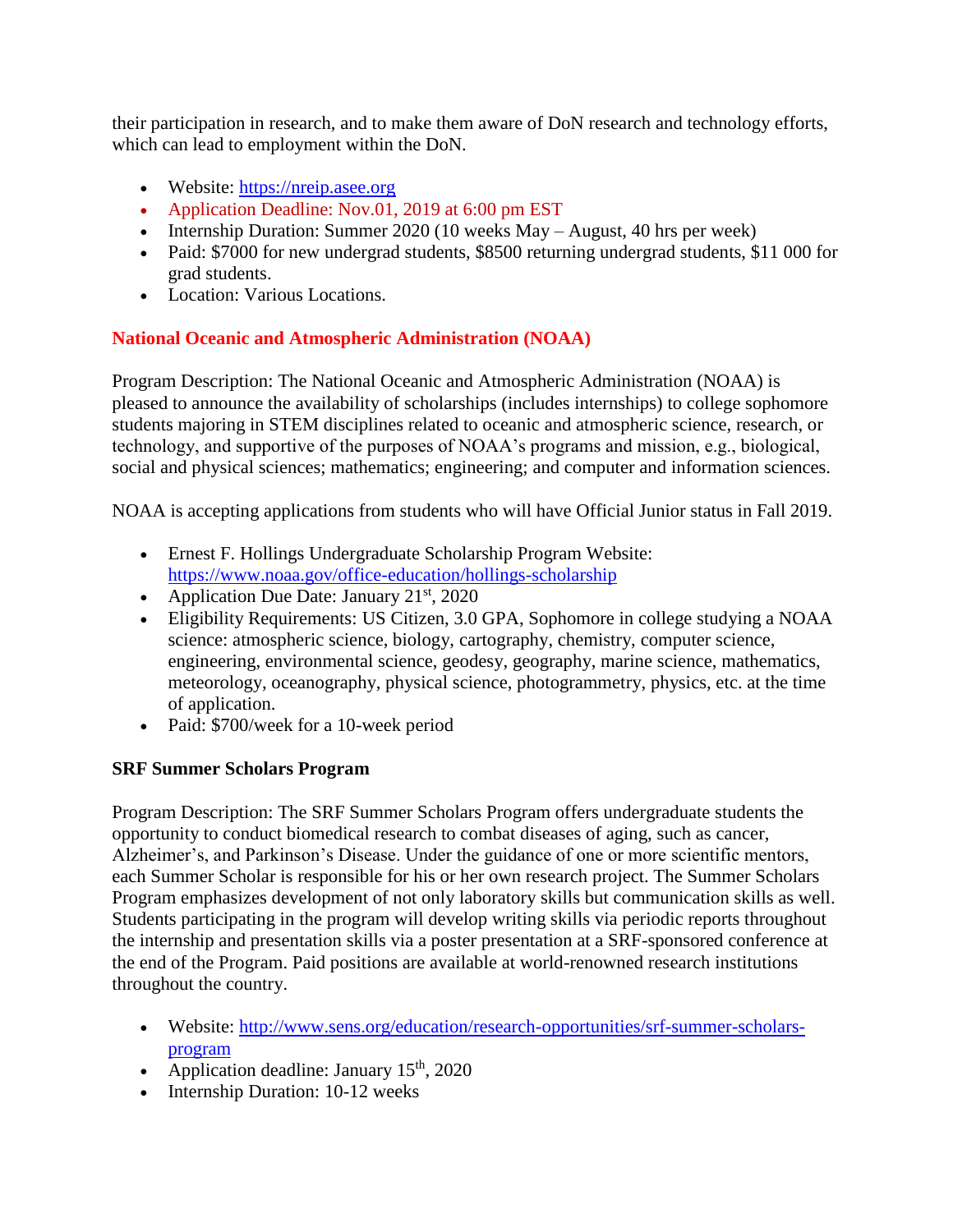- Paid: Stipend
- Location: Various, please check website

# **National Security Agency Summer Intern Program for Science and Technology**

Program Description: The Summer Intern Program for Science and Technology (SIP/ST) is a full time 12-week summer internship program open to college juniors who are concentrating their studies in the disciplines of computer science, computer engineering, electrical engineering, computer systems engineering, network engineering, mechanical engineer or telecommunications.

The SIP/ST participants have an opportunity to work with leading computer scientists and engineers on the nation's toughest cyber problems while enhancing their skills in assignments related to their major. The students work closely with a project mentor on a specific, missionfocused problem while learning in an exciting high-tech environment.

# *Qualifications:*

- Must be a U.S. citizen
- Must be eligible to be granted a security clearance
- A GPA of 3.0 or higher is preferred

– Must be available for an operational interview and other applicable processing between the month of December 2019 and March 2020

– Must be a college junior or have at least college junior status (high potential sophomores may also be considered)

- Website:<https://www.intelligencecareers.gov/icstudents.html?Agency=NSA>
- <https://apply.intelligencecareers.gov/job-description/1133498>
- Application Due Date: October 15, 2019
- Internship Duration: 12 weeks
- Paid: Yes
- Location: Fort George G Meade, Maryland

# **Wake Forest University REU Internship**

The Biomedical Engineering Department at Wake Forest University will offer several summer research opportunities in 2020 focusing on Imaging and Mechanics-based Projects on Accidental Cases of Trauma (IMPACT) and other biomedical engineering topics. Students selected for this Research Experience for Undergraduates (REU) program will receive a stipend and on-campus housing

<http://www.wakehealth.edu/CIB/Summer-Research-Opportunities.htm>

- Undergraduate students from all institutions (Wake Forest University students are eligible)
- Students in good academic standing U.S. citizens, U.S. nationals and U.S. permanent residents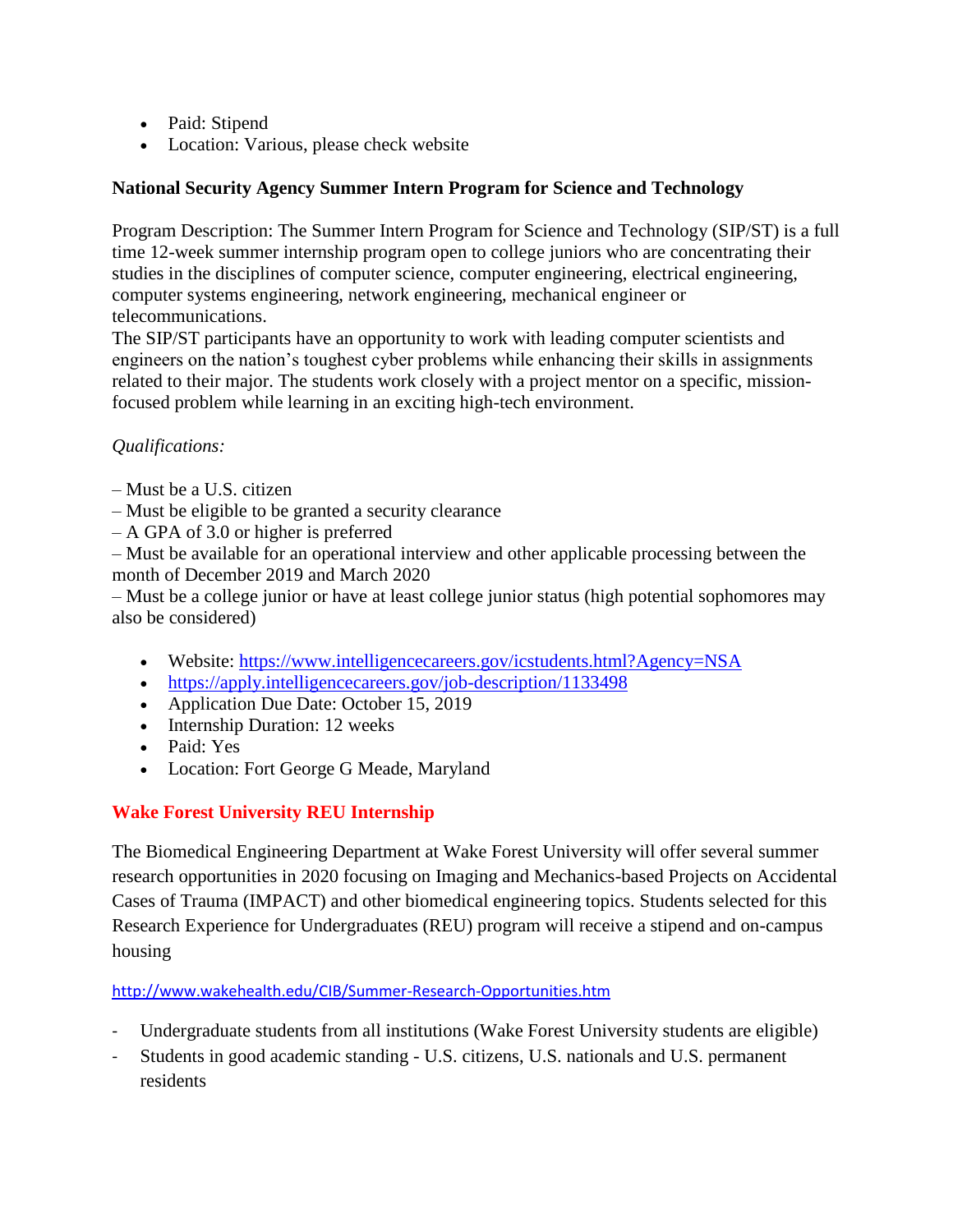Under-represented students from colleges with limited research opportunities in science, technology, engineering and mathematics are encouraged to apply

Duration: from May 22 - August 1, 2020 Application deadline: February 15th, 2020

### **National Institute of Standards and Technology (NIST) - SURF**

Details about summer 2020 to be announced beginning of December: **<https://www.nist.gov/surf>** US citizens only, anticipated Deadline is February  $3<sup>rd</sup>$ , 2020.

# **University of Michigan Frankel Cardiovascular Center (FCVC) – SURF**

**Summary:** The University of Michigan Frankel Cardiovascular Center is pleased to offer a 10 week fellowship program starting in May 2020 to support undergraduate students interested in cardiovascular research. Each fellow will be matched to a laboratory led by a FCVC faculty member and participate in nationally recognized research in areas such as atherosclerosis, genetic cardiomyopathies, blood clotting disorders, cardiac arrhythmias, vascular biology, and heart failure. The SURF program provides full-time research opportunities at the University of Michigan for 30 talented undergraduate students interested in cardiovascular research and medicine.

**Application deadline:** Friday, January 31, 2020.

**Time:** The program starts Tuesday, May 26, 2020 and ends the first week of August. **Website: [https://tinyurl.com/fcvcsurf.](https://secure-web.cisco.com/1YHeML8hd_C9XxHXZn9_Fq5-WBORdXwcb92eGZDFOlNWdMJAzts-ad8Z352CZDxX_eB-eA8ZHId0gaflmddukRtrYTbogBQ5rRLsfKjsg2pPXvry8VxUqLh8yjQFfPyPqIFoj-Dt81Xx01I2Rw3kc3fbQmsBZEzm3mYlKC-yTm_CK-M3xj7Pewi1HC2Jmr4HT54ZApIrJ3NZog136jMcuii5NRO9rdUWjHHPaerDsymuOgDIJSfbfhUPGAYYypqVeMEMNnDp08mqmFcShu8ep46M-qv-TFN3_VI-2oAYjAFMD3Ct5oaCm4cQcLqpiZS0t_sRtMx_iElQAkb6424EaLccbhML6VoKKNU8TqzdM1g4bHXZNAEi0ReedHsJCIMXnb5Is8DnBvvK_mv8uQDJ1X3Co6xBwgBwHzuWXJlsqnAWdK81PQo17mBDwkXzP_-uq/https%3A%2F%2Ftinyurl.com%2Ffcvcsurf)**

**Email: [FCVC-SURF@med.umich.edu](mailto:FCVC-SURF@med.umich.edu)**

# **REU (Research Experience for Undergraduates) site for biological sciences**

[https://www.nsf.gov/crssprgm/reu/list\\_result.jsp?unitid=5047](https://www.nsf.gov/crssprgm/reu/list_result.jsp?unitid=5047)

**APPLICATIONS:** Students must contact the individual site or program to apply. NSF does not have application materials and does not select student participants.

**ELIGIBILITY:** Individual sites may have additional eligibility requirements (e.g., number of undergraduate years completed). Undergraduate student participants supported with NSF funds must be citizens or permanent residents of the United States or its possessions. High school graduates who have not yet enrolled, and students who have already received their bachelor's degrees, are not eligible.

# *For Graduate Students –*